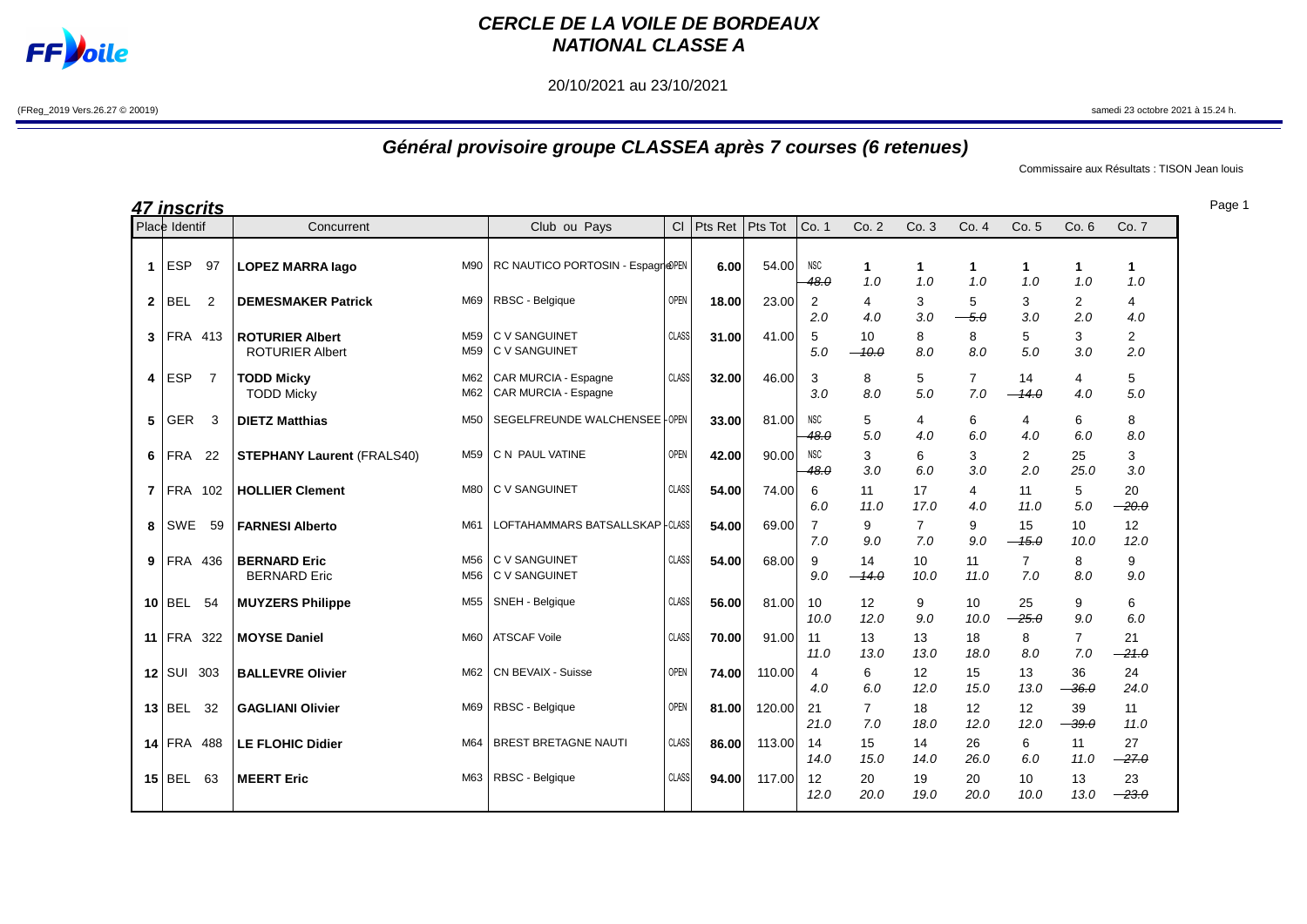|                             |                   |                | NATIONAL CLASSE A                                  |            |                                            |              |        |        |                        |                          |                    |                |                          |             |                          |
|-----------------------------|-------------------|----------------|----------------------------------------------------|------------|--------------------------------------------|--------------|--------|--------|------------------------|--------------------------|--------------------|----------------|--------------------------|-------------|--------------------------|
| Place Identif<br>Concurrent |                   |                | Club ou Pays                                       | CI         | Pts Ret   Pts Tot                          |              | Co. 1  | Co. 2  | Co. 3                  | Co. 4                    | Co. 5              | Co. 6          | Co. 7                    |             |                          |
|                             | <b>16 FRA 300</b> |                | <b>COX Owen</b>                                    | M72        | Grande-Bretagne                            | <b>CLASS</b> | 96.00  | 144.00 | 20<br>20.0             | DNF<br>$-48.0$           | 21<br>21.0         | 16<br>16.0     | 9<br>9.0                 | 15<br>15.0  | 15<br>15.0               |
|                             | $17$ FRA          | $\overline{2}$ | <b>DODE Emmanuel (FRAED9)</b>                      | M79        | S R VANNES                                 | <b>OPEN</b>  | 103.00 | 151.00 | $\mathbf{1}$<br>1.0    | $\overline{2}$<br>2.0    | 2<br>2.0           | 2<br>2.0       | DNF<br>$-48.0$           | DNF<br>48.0 | DNF<br>48.0              |
|                             | 18 FRA 525        |                | <b>SALARINO Bernard</b><br><b>SALARINO Bernard</b> | M59<br>M59 | Y C TOULON<br>Y C TOULON                   | <b>CLASS</b> | 110.00 | 134.00 | 13<br>13.0             | 19<br>19.0               | 24<br>$-24.0$      | 14<br>14.0     | 23<br>23.0               | 19<br>19.0  | 22<br>22.0               |
|                             | $19$ BEL 10       |                | <b>BRASSEUR Claude</b>                             | M64        | SNEH - Belgique                            | <b>CLASS</b> | 113.00 | 137.00 | 23<br>23.0             | 24<br>$-24.0$            | 23<br>23.0         | 17<br>17.0     | 19<br>19.0               | 18<br>18.0  | 13<br>13.0               |
|                             | 20 FRA 459        |                | <b>PEDRON Pierrick</b>                             | M64        | S R ANTIBES                                | <b>CLASS</b> | 113.00 | 138.00 | 18<br>18.0             | 16<br>16.0               | 22<br>22.0         | 24<br>24.0     | DPIi<br>$-25.0$          | 17<br>17.0  | 16<br>16.0               |
|                             | 21 BEL 87         |                | <b>GONZALEZ Walter</b><br><b>GONZALEZ Walter</b>   | M65<br>M65 | SNEH - Belgique<br>SNEH - Belgique         | <b>CLASS</b> | 121.00 | 157.00 | 17<br>17.0             | 17<br>17.0               | 25<br>25.0         | 21<br>21.0     | RDG<br>20.0              | 21<br>21.0  | 36<br>$-36.0$            |
|                             | $22$ FRA          | -31            | <b>VALENTE Jacques (SUIJV)</b>                     | M61        | CLUB DE VOILE EVIAN                        | <b>CLASS</b> | 124.00 | 172.00 | 8<br>8.0               | <b>DSQ</b><br>$-48.0$    | <b>NSC</b><br>48.0 | 28<br>28.0     | 18<br>18.0               | 12<br>12.0  | 10<br>10.0               |
|                             | 23 FRA 329        |                | <b>DAVID Remy</b><br>DAVID Remy                    | M49<br>M49 | CNBPP<br>CNBPP                             | <b>CLASS</b> | 128.00 | 161.00 | 22<br>22.0             | 27<br>27.0               | 33<br>$-33.0$      | 31<br>31.0     | 17<br>17.0               | 14<br>14.0  | 17<br>17.0               |
|                             | 24 FRA 367        |                | <b>PIALLAT Jacques</b>                             | M56        | YC La Grande Motte                         | <b>CLASS</b> | 130.00 | 166.00 | 25<br>25.0             | 28<br>28.0               | 36<br>$-36.0$      | 33<br>33.0     | 21<br>21.0               | 16<br>16.0  | $\overline{7}$<br>7.0    |
|                             | $25$ NED          | $\overline{1}$ | <b>SAARBERG Piet</b>                               | M44        | <b>HELLCAT - Hollande</b>                  | <b>CLASS</b> | 134.00 | 166.00 | 32<br>$32.\theta$      | 23<br>23.0               | 27<br>27.0         | 29<br>29.0     | 16<br>16.0               | 20<br>20.0  | 19<br>19.0               |
|                             | 26 FRA            | -88            | <b>ARHAN Bertrand</b>                              | M62        | AMATH KAKIKOUKA                            | <b>CLASS</b> | 137.00 | 167.00 | 15<br>15.0             | 30<br>$\rightarrow 30.0$ | 28<br>28.0         | 22<br>22.0     | RDG<br>24.0              | 22<br>22.0  | 26<br>26.0               |
|                             | 27 FRA 26         |                | <b>GIRARDIN Eric</b>                               | M61        | C N HAUTE SEINE                            | <b>CLASS</b> | 139.00 | 187.00 | 16<br>16.0             | 21<br>21.0               | 26<br>26.0         | DNF<br>$-48.0$ | 22<br>22.0               | 24<br>24.0  | 30<br>30.0               |
|                             | 28 FRA 544        |                | <b>POTTIER Yves</b>                                | M47        | CNBPP                                      | <b>CLASS</b> | 140.00 | 188.00 | 26<br>26.0             | <b>DNC</b><br>$-48.0$    | 15<br>15.0         | 13<br>13.0     | 24<br>24.0               | UFD<br>48.0 | 14<br>14.0               |
|                             | 29 FRA 417        |                | <b>WEREY Thierry</b>                               | M64        | A C D'ALSACE LORRAIN                       | <b>CLASS</b> | 143.00 | 181.00 | 27<br>27.0             | 25<br>25.0               | 16<br>16.0         | 19<br>19.0     | 26<br>26.0               | 30<br>30.0  | DPIi<br>$-38.0$          |
|                             | 30 FRA 86         |                | <b>CARRE Nicolas</b><br><b>CARRE Nicolas</b>       | M69<br>M69 | C N V AIX LES BAINS<br>C N V AIX LES BAINS | <b>OPEN</b>  | 154.00 | 202.00 | 24<br>24.0             | 31<br>31.0               | 11<br>11.0         | 34<br>34.0     | DNF<br><del>48.0</del> — | 26<br>26.0  | 28<br>28.0               |
|                             | 31 SUI 70         |                | <b>GOLCHAN Darius</b>                              | M70        | CNV - Suisse                               | <b>OPEN</b>  | 161.00 | 209.00 | DNS<br><del>48.0</del> | 18<br>18.0               | 20<br>20.0         | 27<br>27.0     | 38<br>38.0               | 40<br>40.0  | 18<br>18.0               |
|                             | 32 BEL 121        |                | <b>BRASSEUR Yves</b>                               | M58        | SNEH - Belgique                            | <b>CLASS</b> | 182.00 | 219.00 | 31<br>31.0             | 26<br>26.0               | 37<br>$-37.0$      | 32<br>32.0     | RDG<br>31.0              | 27<br>27.0  | 35<br>35.0               |
|                             | $33 BEL$ 7        |                | <b>DE BLOCK Serge</b>                              |            | M62   SNEH - Belgique                      | <b>CLASS</b> | 187.00 | 224.00 | 30<br>30.0             | 34<br>34.0               | 34<br>34.0         | 30<br>30.0     | 31<br>31.0               | 28<br>28.0  | 37<br>$\rightarrow$ 37.0 |
|                             | 34 FRA 55         |                | <b>CAYRE Jeanne</b>                                |            | F05   A C D'ALSACE LORRAIN                 | <b>CLASS</b> | 193.00 | 231.00 | 37<br>37.0             | 29<br>29.0               | 38<br>$-38.0$      | 36<br>36.0     | 33<br>33.0               | 29<br>29.0  | 29<br>29.0               |
|                             | 35 FRA 121        |                | <b>LAUNAY Olivier</b>                              |            | $M70$ $C$ N B P P                          | <b>CLASS</b> | 194.00 | 233.00 | 28<br>28.0             | 36<br>36.0               | 29<br>29.0         | 35<br>35.0     | 29<br>29.0               | 37<br>37.0  | 39<br>$-39.0$            |
|                             | 36 FRA 338        |                | <b>BRENDEL Denis</b><br><b>BRENDEL Denis</b>       |            | M52   Y C TOULON<br>M52   Y C TOULON       | <b>CLASS</b> | 197.00 | 245.00 | 34<br>34.0             | 32<br>32.0               | 35<br>35.0         | DNF<br>$-48.0$ | 27<br>27.0               | 35<br>35.0  | 34<br>34.0               |